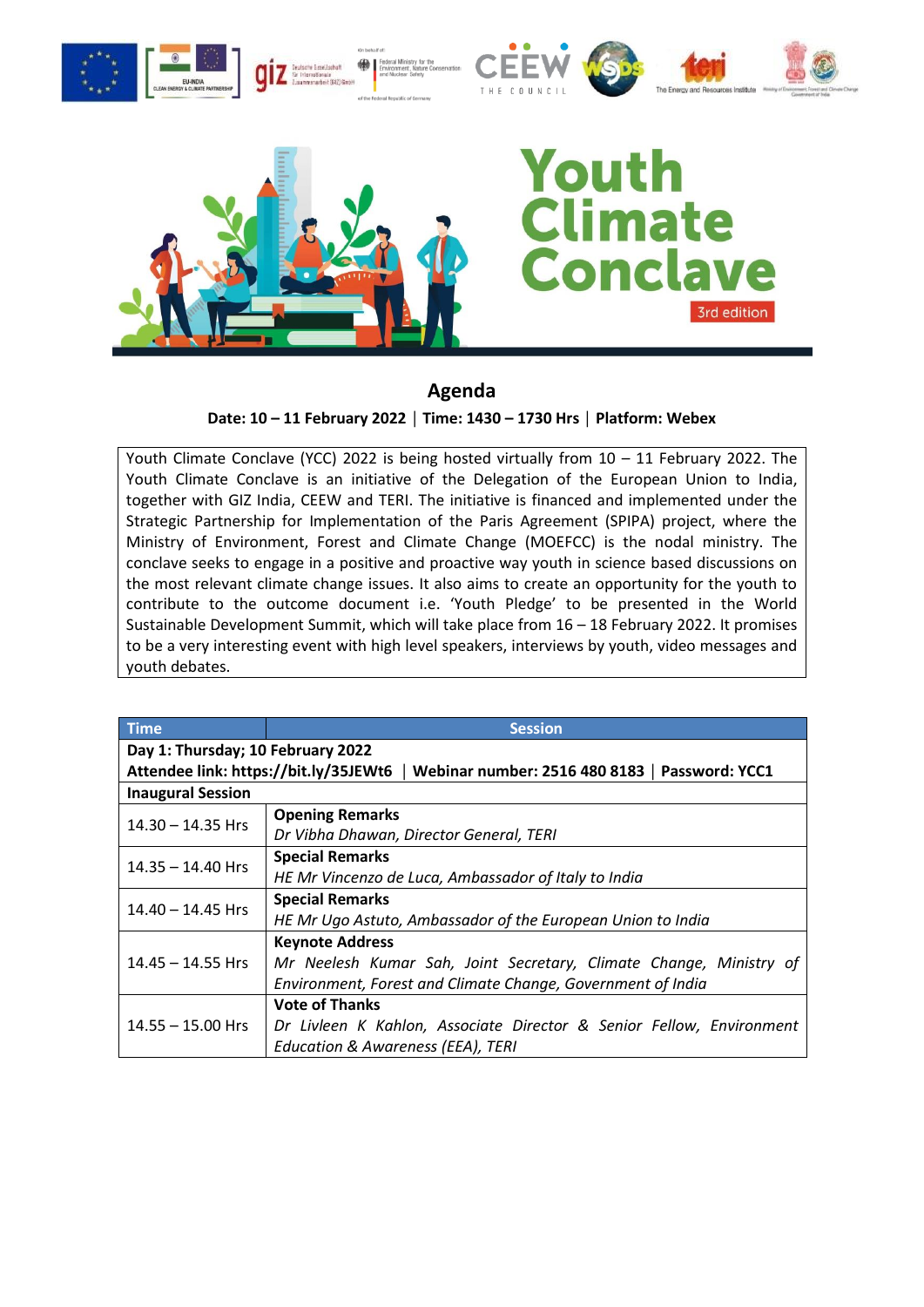







| <b>Time</b>                                                                            | <b>Session</b>                                                                                                                                                                                                                                                                                                                                                                                                                                                                                                                                           |  |
|----------------------------------------------------------------------------------------|----------------------------------------------------------------------------------------------------------------------------------------------------------------------------------------------------------------------------------------------------------------------------------------------------------------------------------------------------------------------------------------------------------------------------------------------------------------------------------------------------------------------------------------------------------|--|
| Day 1: Thursday; 10 February 2022                                                      |                                                                                                                                                                                                                                                                                                                                                                                                                                                                                                                                                          |  |
| Attendee link: https://bit.ly/35JEWt6   Webinar number: 2516 480 8183   Password: YCC1 |                                                                                                                                                                                                                                                                                                                                                                                                                                                                                                                                                          |  |
| $16.15 - 17.20$ Hrs                                                                    | Session 2 - The "India acts" session - Adaptation & Mitigation<br>What was India's share in cumulative historical and current emissions?<br>How did India respond to the climate challenge through actions in key<br>economic sectors?<br>How did India progress in climate action?<br>What has been done and what needs to be done in India to adapt to a<br>warming world?<br>There is a lot of trust in technological solutions, but perhaps it is also<br>necessary to change our consumption patterns and to adopt a more<br>sustainable lifestyle? |  |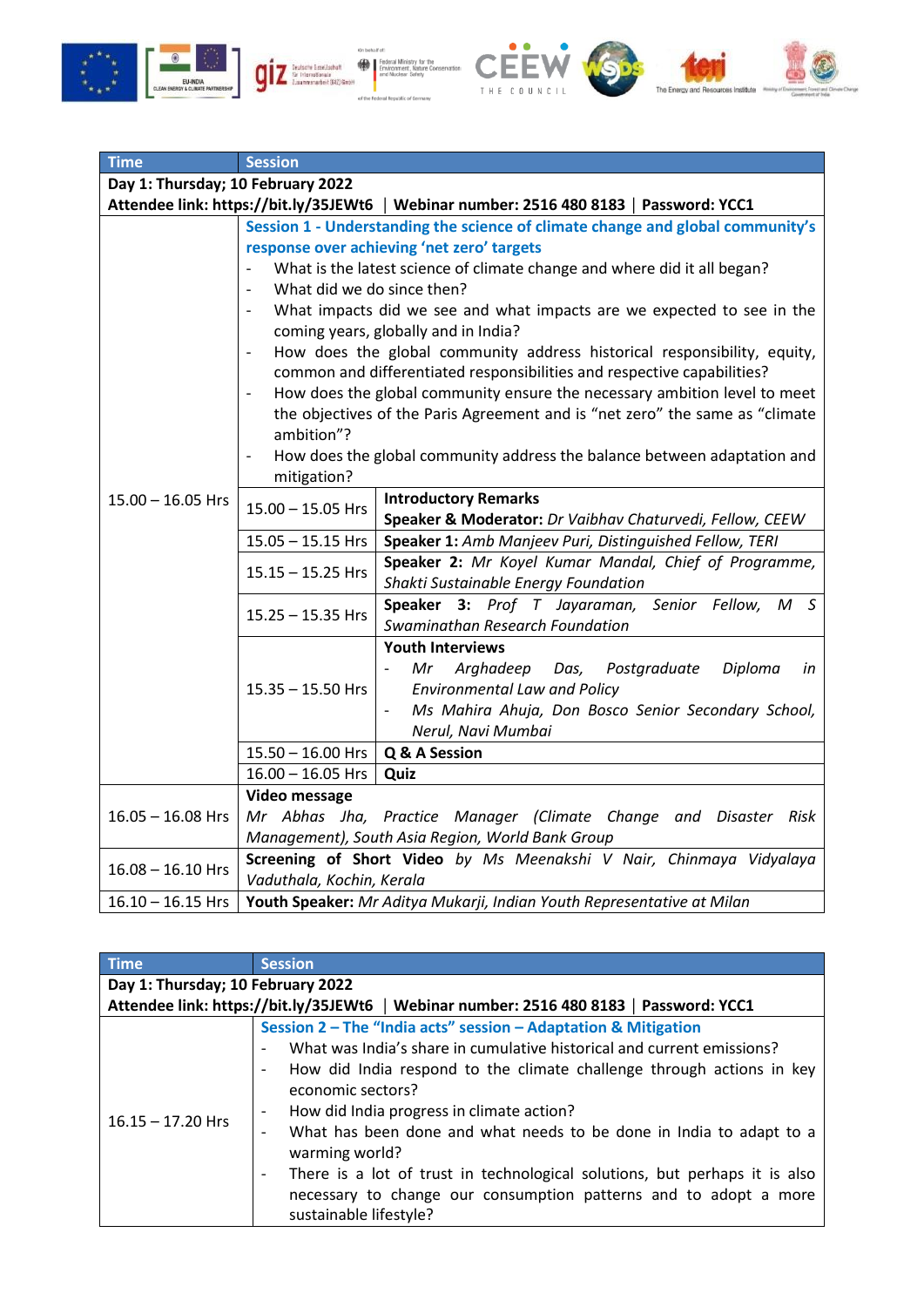



| <b>Time</b>                                     | <b>Session</b>                                                                |  |
|-------------------------------------------------|-------------------------------------------------------------------------------|--|
| Day 2: Friday; 11 February 2022                 |                                                                               |  |
| Joining link (MS-Teams): https://bit.ly/3Gv2U83 |                                                                               |  |
|                                                 | Prioritization of youth priorities and actions and development of draft youth |  |
|                                                 | pledge                                                                        |  |
| $11.00 - 12.00$ Hrs                             | Topic: Innovation, technology and entrepreneurship                            |  |
|                                                 | Key Note Speaker: Dr Manish Anand, Senior Fellow, Resource Efficiency &       |  |
|                                                 | Governance, TERI                                                              |  |
|                                                 | Moderators: Ms Taru Mehta, Fellow, EEA, TERI                                  |  |
|                                                 | Ms Monmi Barua, Associate Fellow, EEA, TERI                                   |  |

| <b>Time</b>                     | <b>Session</b>                                                                         |  |  |
|---------------------------------|----------------------------------------------------------------------------------------|--|--|
| Day 2: Friday; 11 February 2022 |                                                                                        |  |  |
|                                 | Attendee link: https://bit.ly/35NJWNj   Webinar number: 2513 704 4604   Password: YCC2 |  |  |
| $14.30 - 15.20$ Hrs             | Session 3 - The "What can we do?" session                                              |  |  |
|                                 | There is a lot of trust in technological solutions, but perhaps it is also necessary   |  |  |
|                                 | to change our consumption patterns and to adopt a more sustainable lifestyle?          |  |  |
|                                 | How can we change our lifestyle to contribute to a more sustainable world?             |  |  |
|                                 | Which traditional sustainable lifestyle practices do we have in India that are         |  |  |
|                                 | also applicable nowadays?                                                              |  |  |
|                                 | Speaker & Moderator:<br>$14.30 - 14.35$ Hrs                                            |  |  |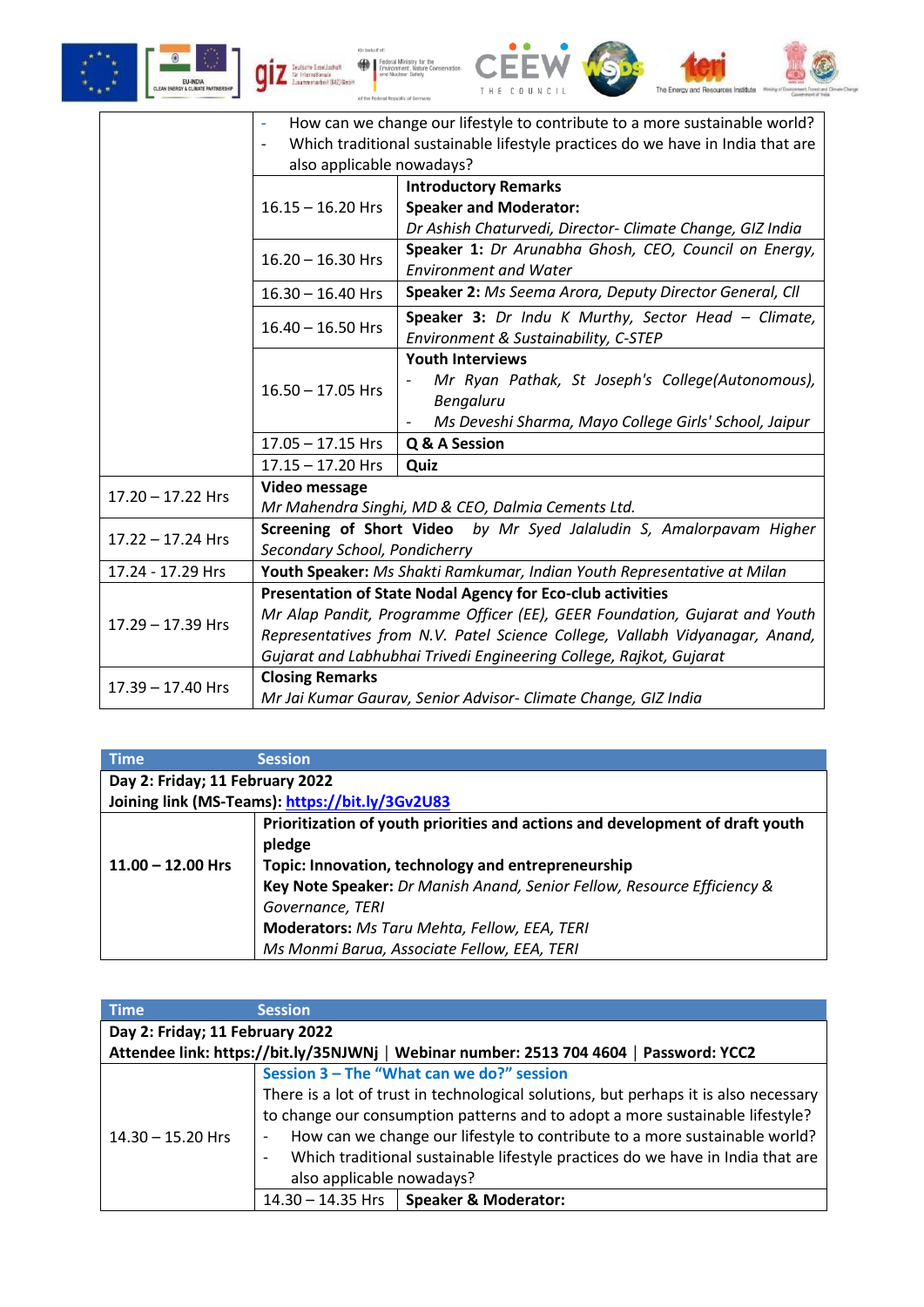









|                     | Dr Livleen K Kahlon, Associate Director, EEA, TERI                |                                                           |  |
|---------------------|-------------------------------------------------------------------|-----------------------------------------------------------|--|
|                     | $14.35 - 14.45$ Hrs                                               | Speaker 1: Dr Susan George K Scientist 'E' (EE Division), |  |
|                     |                                                                   | Ministry of Environment, Forest & Climate Change, Gol     |  |
|                     |                                                                   | Speaker 2: Mr Tanmay Takle, Special Assistant to the      |  |
|                     | $14.45 - 14.55$ Hrs                                               | Minister for Environment & Climate Change, Tourism and    |  |
|                     |                                                                   | Protocol (Government of Maharashtra), Columbia            |  |
|                     |                                                                   | University                                                |  |
|                     | $14.55 - 15.00$ Hrs                                               | <b>Speaker 3: Experience of Youth Climate Conclave</b>    |  |
|                     |                                                                   | Mr Darsh Vatsa, Delhi Public School, Sonepat              |  |
|                     | $15.00 - 15.05$ Hrs                                               | Screening of Short Video by Ms Priyanjali Chakraborty,    |  |
|                     |                                                                   | Hariananda English Medium School, Gomati District,        |  |
|                     |                                                                   | Tripura and Mr Akash Jeirath, Chitkara International      |  |
|                     |                                                                   | School, Chandigarh                                        |  |
|                     | $15.05 - 15.10$ Hrs                                               | <b>Youth Interviews</b>                                   |  |
|                     |                                                                   | Mr Pranay Mathur, Ramanujan College, University of        |  |
|                     |                                                                   | Delhi                                                     |  |
|                     |                                                                   | Mr Dennis Baby, Ramanujan College, University of          |  |
|                     |                                                                   | Delhi                                                     |  |
|                     | $15.10 - 15.15$ Hrs                                               | Q & A Session                                             |  |
|                     | $15.15 - 15.20$ Hrs                                               | Quiz                                                      |  |
|                     | <b>Presentation of State Nodal Agency for Eco-club activities</b> |                                                           |  |
| $15.20 - 15.30$ Hrs | Mr Satnam Singh, District Science Supervisor, SBS Nagar (Punjab)  |                                                           |  |

| <b>Time</b>                                                                            | <b>Session</b>                                                                 |                                |                                          |
|----------------------------------------------------------------------------------------|--------------------------------------------------------------------------------|--------------------------------|------------------------------------------|
| Day 2: Friday; 11 February 2022                                                        |                                                                                |                                |                                          |
| Attendee link: https://bit.ly/35NJWNj   Webinar number: 2513 704 4604   Password: YCC2 |                                                                                |                                |                                          |
|                                                                                        | <b>Opening the Debate Session</b>                                              |                                |                                          |
| $15.30 - 15.40$ Hrs                                                                    | Dr J R Bhatt, Advisor-Climate Change, Ministry of Environment, Forest &        |                                |                                          |
|                                                                                        | Climate Change, Gol*                                                           |                                |                                          |
|                                                                                        | <b>Session 4 - The "Difficult Debate" session</b>                              |                                |                                          |
|                                                                                        | Debate 1: The Science: Climate Adaptation versus Mitigation (Category A)       |                                |                                          |
|                                                                                        | Moderator: Mr Jai Kumar Gaurav, Senior Advisor- Climate Change, GIZ India      |                                |                                          |
|                                                                                        |                                                                                |                                | <b>Shortlisted Students</b>              |
|                                                                                        | Group 1                                                                        |                                | Group <sub>2</sub>                       |
| $15.40 - 15.45$ Hrs                                                                    | Kaushiki<br>Ms                                                                 | Miranda<br>Ishwar,             | Ms Tanishqa Punia, The Air Force School, |
|                                                                                        | House, University of Delhi                                                     |                                | Delhi                                    |
|                                                                                        | Mr Aditya Banerjee, Mount Abu                                                  |                                | Mr Jnyanam Bordoloi, Faculty Higher      |
|                                                                                        | Public School, Delhi                                                           |                                | Secondary School, Guwahati               |
|                                                                                        | Ms Harshita Sharma, Rosary Sr Sec                                              |                                | Ms Gowri Umesh, National Academy For     |
|                                                                                        | School, Delhi                                                                  |                                | Learning(NAFL), Bangalore, Karnataka     |
|                                                                                        | 15.45 - 15.47 Hrs                                                              | Speaker-Group 1                |                                          |
|                                                                                        | 15.47 - 15.49 Hrs                                                              | Reaction of Group 2 to Group 1 |                                          |
|                                                                                        | 15.49 - 15.51 Hrs                                                              | Speaker-Group 2                |                                          |
| $15.45 - 16.15$ Hrs                                                                    | $15.51 - 15.53$ Hrs                                                            | Reaction of Group 1 to Group 2 |                                          |
|                                                                                        | $15.53 - 16.00$ Hrs                                                            | Interjection by Moderator      |                                          |
|                                                                                        | $16.00 - 16.02$ Hrs                                                            | Conclusion by Group 1          |                                          |
|                                                                                        | $16.02 - 16.04$ Hrs                                                            | Conclusion by Group 2          |                                          |
|                                                                                        | $16.04 - 16.15$ Hrs                                                            | Reaction of moderator          |                                          |
| $16.15 - 16.17$ Hrs                                                                    | <b>Video message</b>                                                           |                                |                                          |
|                                                                                        | Dr Divya Sharma, Executive Director, Climate Group India                       |                                |                                          |
| $16.17 - 16.20$ Hrs                                                                    | Screening of Short Video by Ms Riddhi, Lady Irwin College, University of Delhi |                                |                                          |